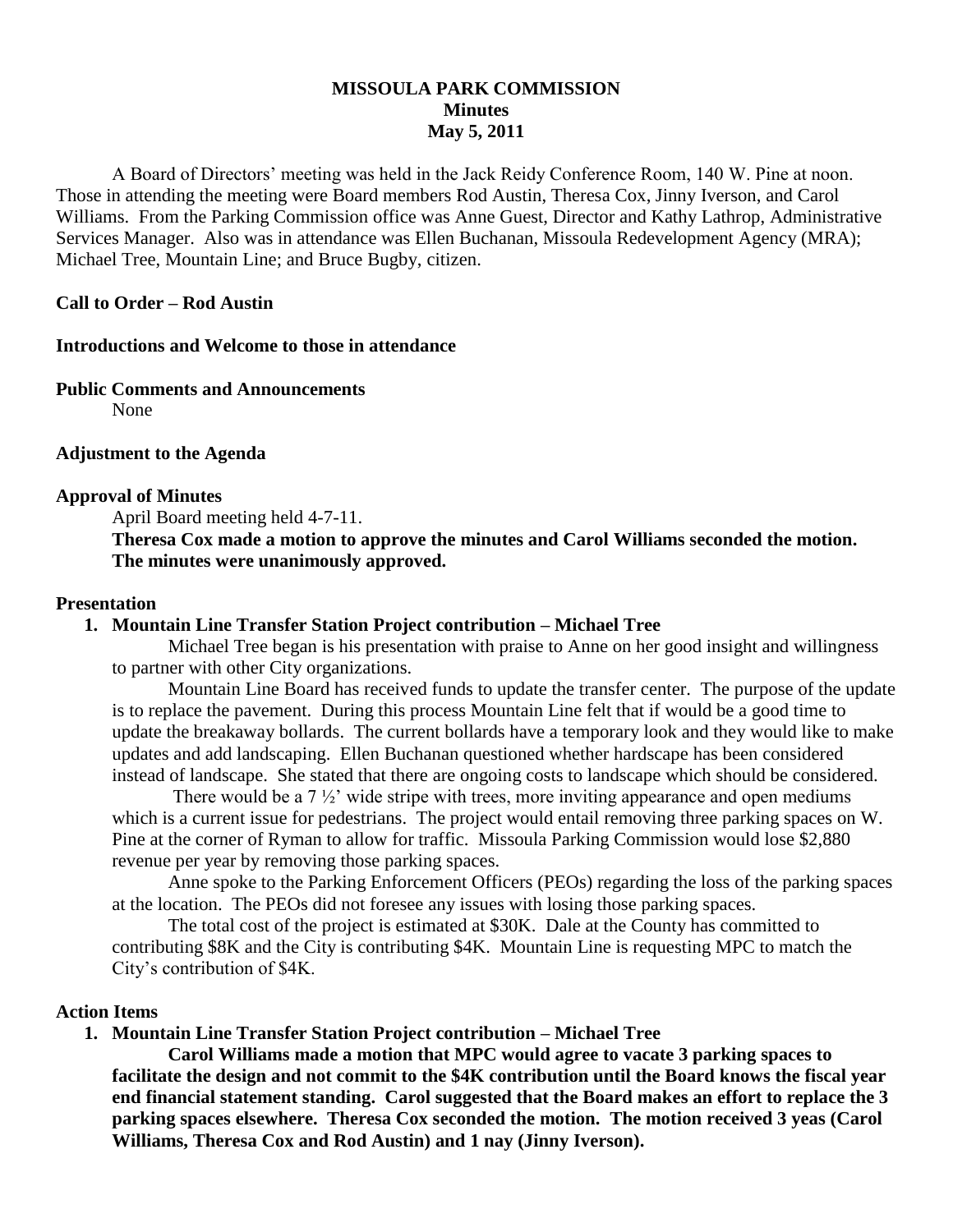# **Non-action Items:**

#### **New Business**

## **1. Strategic Planning, Annual report, Capital Plan – Anne Guest**

Anne and Dennis Burns (Kimley-Horn) have started working on the annual report. They have worked with the media and been keeping City Council well informed.

## **Old Business**

## **1. IPS meter analysis – Anne Guest**

Anne spoke to Laurie (IPS representative) regarding the Board's decision on the IPS meters. IPS has very tolerant. The first three months Missoula Parking Commission (MPC) has not paid rent on the meters. However, the Board needs to make a decision.

Anne requested Kathy Lathrop to do another IPS meter analysis from February to March 2011.

## **2. New fines structure**

MPC Board has put together a strategy like no other. The Board is willing accept whatever proposal that is made by City Council. The whole process has been very political and the Board does not understand City Council stance.

The Board has committed to take the high road on the fine structure in spite of the negative feedback from a few downtown business owners. A major portion of the advertisements in the Missoulian are not accurately revealing information and not forth right.

MPC has three revenue sources of which they have control only on one which is lease rates. The other two, meter and fine revenue, cannot be controlled and is dependent upon public behavior.

## **3. Front Street Parking Structure Update – Ellen Buchanan**

The Holiday Inn parking lot is being worked on as well as the entrance/exit into their lot. Ellen is getting numbers on bids from contractors.

MPC has been getting questions from property owners in the area of the structure (i.e. pedestrian access, lighting and etc.). Not all of the property owners like the design. They feel that the design is substainally different than the surrounding buildings. The design could become dated if it is not done right. Ellen said that we are in good shape.

Bruce Bugby questioned whether the design is related to the cost estimation and do we need to have a bid to do the drawings. He also questioned if there are any design changes does the public have the ability to interact with the decision making. If there a trade off on the design it will come to the solar panels versus aluminum. The design team would like to use a more traditional skin. They are as well concerned about the design becoming dated. The ultimate trade off would come to the number of levels that are built.

## **4. Downtown Master Plan Update – Rod Austin**

Mountain line has put down \$30K for a street car study. The committee is still working on Front Street and Main street conversion.

## **Director's Report**

## **1. Financial Statement - March 2011**

Jim Galipeau was not able to attend the meeting. However, he sent the Board an email on the analysis on March 2011 financial statements.

Bottom line fine income through March is right at \$82,000. Last year at this point it was right at \$244,000 so a drop of \$162,000. MPC had a \$23,000 income from a Touch America settlement last year that will not be repeated. General expenses are up \$37,000 over last year mostly because of an increase in repairs of \$26,000 and a \$15,000 increase in printing – ticketing (may be a timing issue). The big driver is the overall decrease in revenues of just under \$100,000. All three sources of revenue are down. Tickets are down \$13,000 but that is because last March 2010 had a huge amount because of a billing problem that finally got resolved in February 2010 that led to huge payments in March. Short term parking is down about